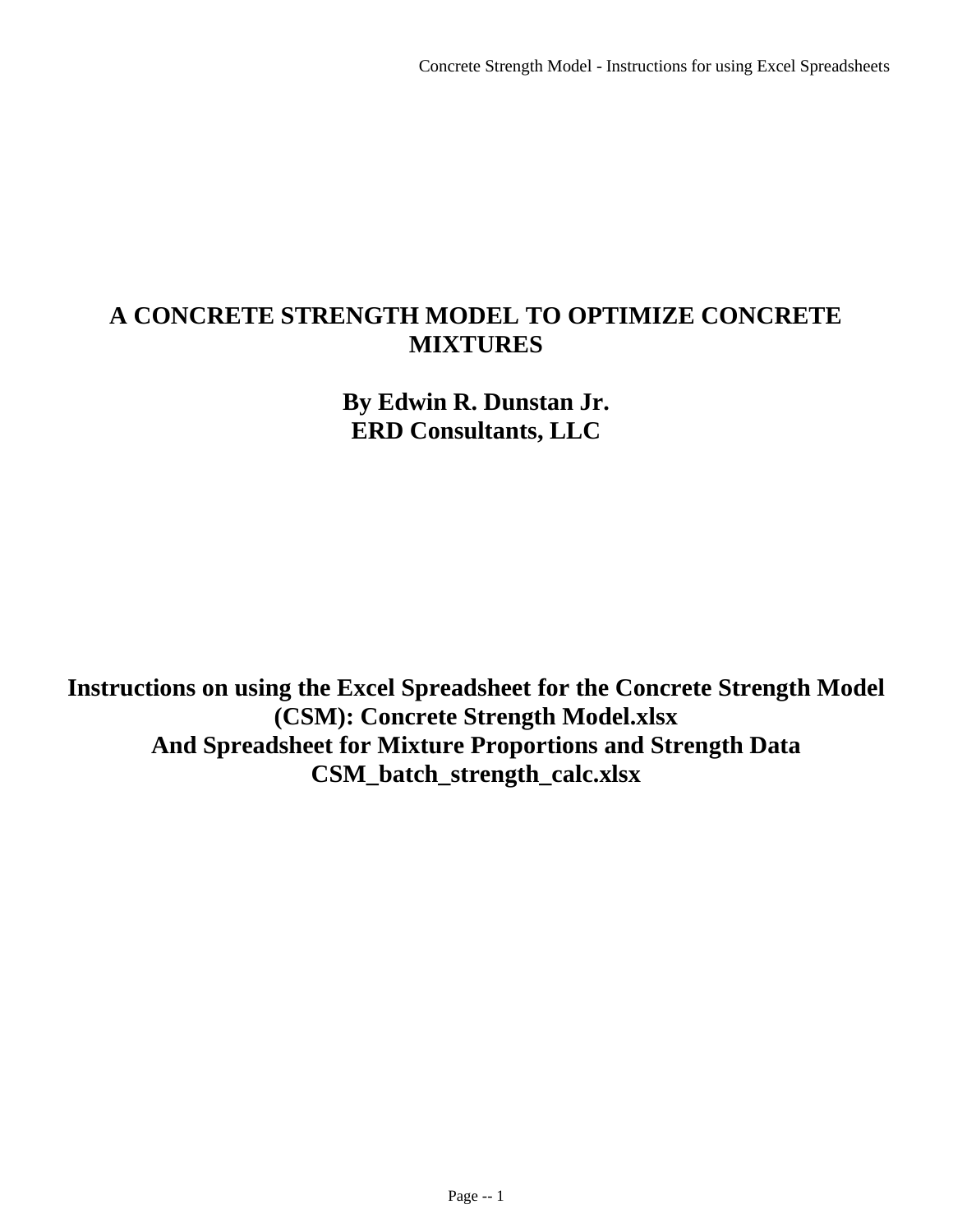# **USING THE MODEL AND LIMITATIONS**

An Excel spreadsheet has been developed to predict strength of mixtures using this model based on data developed from several specifically recommended trial batches. The spreadsheet includes four tabs:

- User Instructions access to the user's guide  $(\text{pdf})$
- Trial Batches for user input;
- Strength Prediction; and
- Concrete Mixture Constants.

#### *Trial Batches*

Three sets of trial batches of concrete are required to *calibrate* the model for the specific materials used:

Set 1 — Mixtures with cement only; do not use chemical admixtures or SCMs.

Set 2 — Mixtures used in Set 1 with chemical admixture.

Set 3 — Mixtures used in Sets 1 and 2 with the addition of an SCM, such as fly ash.

The accuracy of the strength predictions by this model relies on the accuracy of the data generated from the trial batches. The following are important:

- Accurate weights of materials for the trial mixtures;
- Accurate moisture content of each aggregate used absorption and total moisture before batching
- Accurate density (unit weight) for each batch mixed;
- If several batches will be mixed, a larger quantity of aggregate should be stockpiled and properly mixed before quantities are extracted and weighed for the batch; and
- A representative sample of the aggregate should be taken before each concrete mixture is made to determine the total moisture content of the aggregate. Accurate measurements of aggregate moisture and associated concrete mixing water content is critical for the model to accurately predict strength.

The size of the trial batch will depend upon the amount of concrete needed for the tests performed, and the number of cylinders cast. The required tests are slump, density (unit weight), and air content by the pressure method. The **density of fresh concrete is required** and the model will not use the data for any mixture if this is not input in the spreadsheet.

Concrete used to perform slump, density, or air content tests should not be used to cast cylinders. Before a trial batch is introduced, the mixer should be *buttered* by using a smaller batch mixture similar in proportions to the first batch that will be mixed. The *butterin*g mixture is introduced into the mixer and mixed for a couple minutes and discharged so that the inside of the mixer is adequately coated with mortar. The mixer is now ready for the first trial batch and subsequent batches if they are made in reasonably quick order after the first. If there is going to be a long delay between subsequent trial batches, such as overnight, the mixer should be washed out and buttered again before the subsequent trial batches are mixed.

### *Trial Batch Quantities*

On the "Trial Batches" tab of the Excel spreadsheet input the specific gravity of all the concrete materials in row 10.

Assume the following trial batch quantities in  $lb/yd^3$ :

| Cement                  | $= 600$                                           |
|-------------------------|---------------------------------------------------|
| Mixing water            | $= 300$                                           |
| SSD sand                | $= 1135$                                          |
| SSD coarse aggregate    | $= 1750$                                          |
| Total weight            | $= 3785$                                          |
| Theoretical unit weight | $=$ 3785 $\div$ 27 = 140.14 lbs/ft <sup>3</sup> . |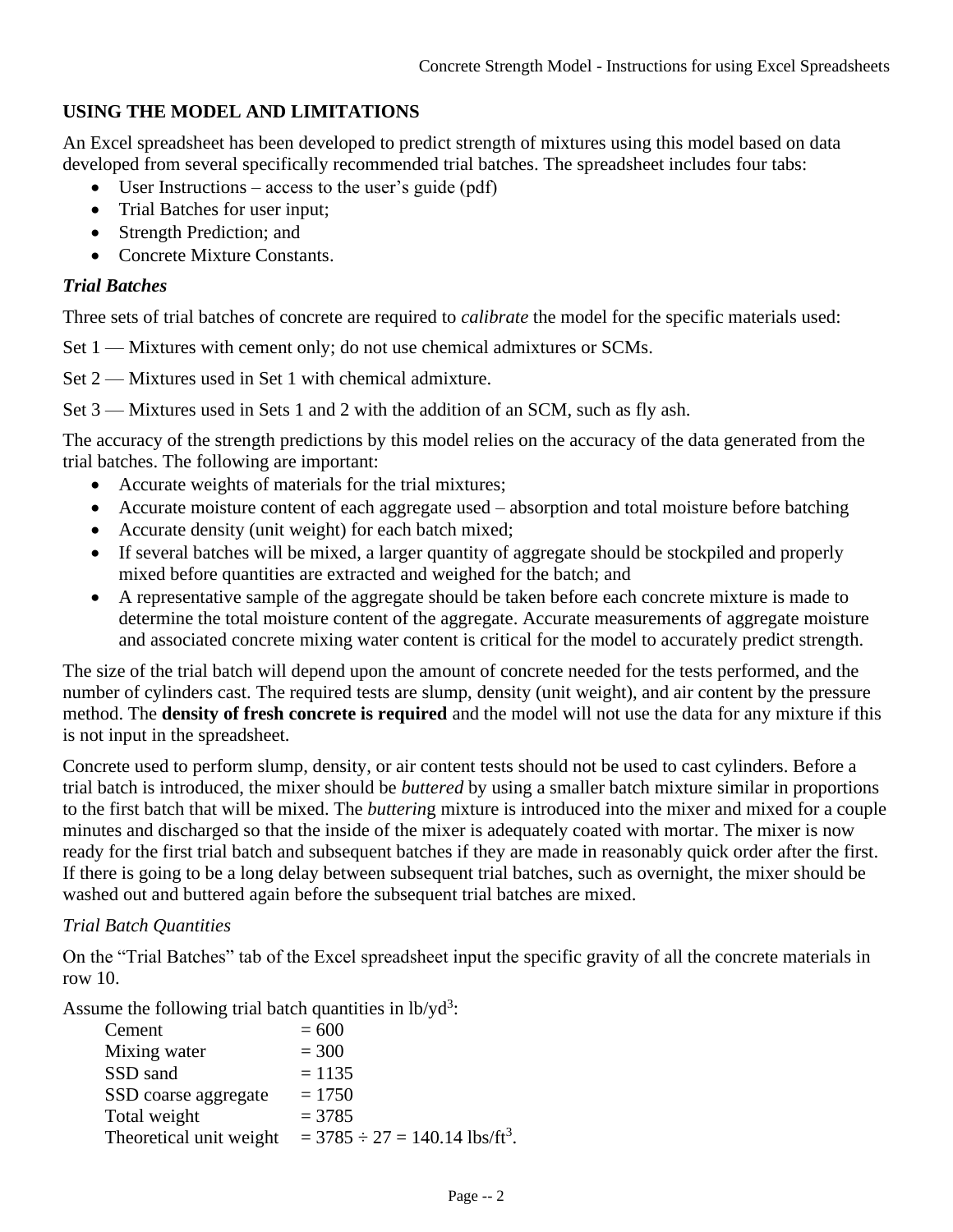Every Trial Batch **must** include a Name of ID for the mixture input Mix Name/ID field. If this field is not filled, the calculations will not be performed.

Input the batch quantities in the appropriate locations in the spreadsheet. Batch quantities should be based on SSD aggregates and actual mixing water content after adjustment for aggregate moisture content. Record slump, air content measured by the pressure method, and density (unit weight). If the adjustments for moisture content have been done correctly and the air content is on target, and the batch quantities for the laboratory trial batch have been correctly determined, the measured density (unit weight) should be close to the theoretical unit weight.

To achieve this, it is critical that the moisture content of the aggregates is accurately measured. If aggregates used have a low absorption  $\langle$  (1.0%), the lab may consider using air-dry aggregates. This requires a large indoor space to spread out enough sand and aggregate for a period of time to dry to a stable moisture condition. Once a stable aggregate moisture content is achieved, the water content of all trial batches will be reasonably accurate. This procedure was used by the USBR laboratories in Denver. When aggregates are in an air-dry condition, the batch weight of water will be greater than the mix design mixing water content to account for the water that will be absorbed by the aggregates. With aggregates that have a higher absorption, prepare the aggregate in a moisture condition greater than SSD and make the appropriate adjustment to the weight of batch water.

All this extra effort is to ensure that the input on the concrete mixture proportions and w/cm is accurate to improve the accuracy of the prediction by the model. Once the model has been properly calibrated with the materials and the trial batches, it will be able to propose mixture proportions for target strength. For example, if the specified strength on a project is 4000 psi concrete mixture and the intent is to over-design by 1000 psi for a target strength of 5000 psi, the model will suggest the mixture proportions that will produce a target strength of 5000 psi at 28-days or other selected test age. The proposed mixture will vary based on the water reducing admixture dosage and the percent of SCM selected. The proposed mixture will also vary based on target air content.

### *Set 1 Mixtures*

The first category Set 1 mixtures are entered in rows 11-20 in the "Trial Batches" spreadsheet tab. This permits 10 trial batches for this set. These mixtures are with cement only and should not contain water reducing admixtures or supplementary cementitious materials. Even though these are not typical mixtures used in practice, it is important to produce these mixtures to calibrate the model to the cement and aggregates used. Ensure that the rows are completed sequentially without leaving blank rows.

Trial batches for Set 2 and Set 3 concrete mixtures establish additional model *constants* for the water reducing admixture and supplementary cementitious materials used.

The recommendation for Set 1 is a minimum of five mixtures with varying w/c ratio that will average to 0.50. For example, the w/c ratios of 0.35, 0.45, 0.50, 0.55, and 0.65 will average to 0.50. The aggregate constants will be specific to the aggregates used, and if the average w/c is 0.50 these aggregate constants can be compared to other evaluations using different aggregates. A separate spreadsheet file should be used with different aggregates. The effect of air content on concrete strength is adequately addressed in the model based on the actual measured air content, thereby accurately achieving a target air content, such as 6.0% for all batches, is not necessary.

The five mixtures for Set 1, discussed above could be five non-air entrained mixtures or five air entrained mixtures or any combination of air entrained and non-air entrained mixtures. Set 1 mixtures are the most critical mixtures used to calibrate this strength prediction model. Preparing more mixtures, exceeding five, will improve the estimate of the model constants and improve its predictability. An ideal maximum number of Set 1 mixtures would 10 mixtures; five non-air entrained and five air-entrained mixtures. The average W/C ratio for the 10 mixtures should be 0.50.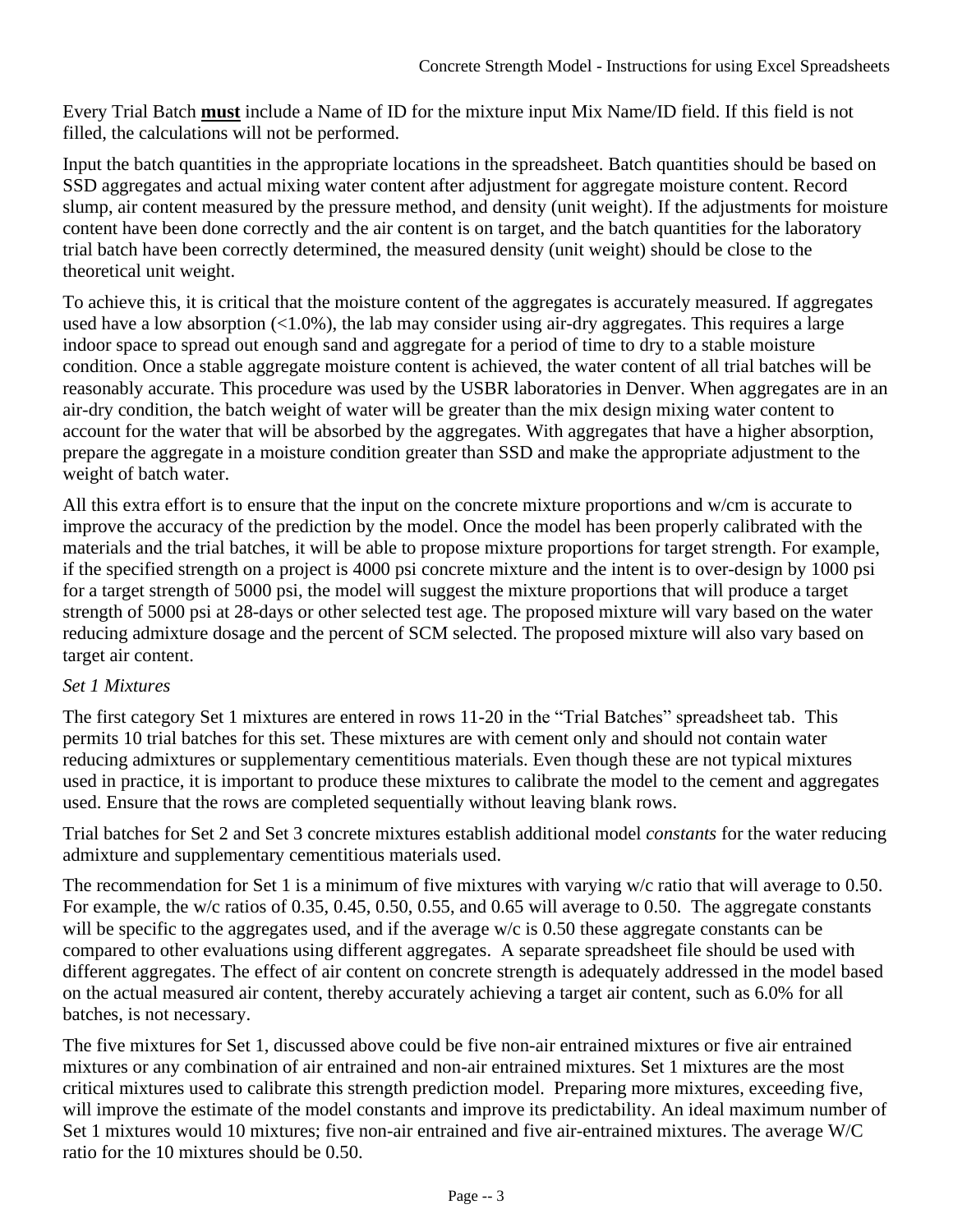The model uses the predicted volume of hydrated product to predict strength from these Set 1 mixtures. The model constants developed from the Set 1 mixtures will be unique or specific to the cement, sand, and coarse aggregate used in the mixtures.

# *Concrete Strengths (Ages)*

The measured compressive strength at different ages are entered for each mixture in the same sheet and on the same row for each mixture. Fields are provided to record measured compressive strength at ages of 1, 3, 7, 14, 28, 56, 70, 90, 180, and 365 days. It is not required to test concrete for strength at all these ages. The user picks the ages for strength testing and makes the appropriate total number of cylinders. Accuracy of strength prediction is improved if three cylinders are tested at each test age, but two cylinders for each age is adequate. Record the average strength of the cylinders tested at the same age. If the user initially inputs the strengths for 3, 7, and 28-days, the model will develop preliminary estimates of the constants. If additional cylinders have been cast for testing at later ages, such as 90 and 365- days, these data can be added when available. The same test ages should be used for all of mixtures in this and subsequent sets.

The model can be used to propose mixture proportions to achieve strengths up to the maximum age tested (in the Strength Prediction tab). Or it can be used to predict strength of alternative mixture proportions to the maximum age tested (in the Strength Prediction tab). When planning the batches and its size, the different test ages and maximum age should be established. All cylinders to be tested at different ages should be prepared from the same concrete mixture.

# *Set 2 Mixtures*

The second set of concrete mixtures contain water-reducing admixture(s). Input for Set 2 mixtures should be in rows 21 to 100. Each subset of mixtures with the same water-reducing admixture dosage should be entered in rows of 10, i.e. 21-30, 31-40, 41-50, 51-60, 61-70, 81-90, and 91-100. For the subset of mixtures in rows 21-30, use the most common dosage of water-reducing admixture, for example 5 oz/100 lb. cement (cwt). For example, if the most common dosage used is 5 oz/cwt, target a slightly higher dosage at around 5.05 oz/100 weight. The model will predict strengths for dosages of 5.0 oz/cwt. The model will show an error if a prediction is needed for water-reducing admixture dosage greater than 5.05 oz/cwt. Make concrete cylinders from these batches to be tested at the same ages as tested for the control mixtures in Set 1.

To improve the prediction accuracy for admixture dosage a second subset of mixtures with a different admixture dosage can be added in rows 31-40. The dosage can be lower than the commonly used dosage for mixtures in rows 21-30, which will improve the strength prediction for mixtures containing an admixture at dosage of 5 oz/cwt or lower. Alternatively or additionally, a higher target dosage, say 6.5 oz/cwt, could be used and prediction would work with water-reducing admixture dosages up to 6.5 oz/cwt.

In this model admixture dosage is based on the total weight of cement and supplementary cementitious material (which will only be used in Set 3 mixtures).

It is suggested, if possible, that a subset of mixtures in rows 21-30 or 31-40 etc. have an average w/c ratio of 0.50. However, this is not a strict requirement. It is also not essential to make 10 mixtures in each subset, but at least five is recommended.

If a user wishes to use a combination of two admixtures, the ratio of the dosage of the two admixtures should be fixed at say 50/50 or 75/25 for all mixtures in Set 2. A separate copy of the Excel file with the Set 1 mixtures included in rows 11-20 should be saved to input a different water reducing admixture or an admixture combination.

The space provided to input data for admixtures will likely not be needed. Space provided allows for seven dosage levels of water-reducing admixtures, one each for rows 21-30, 31-40, 41-50, 51-60, 61-70, 81-90, and 91-100. All these rows do not need to be filled in to establish the model constants for the admixture being used.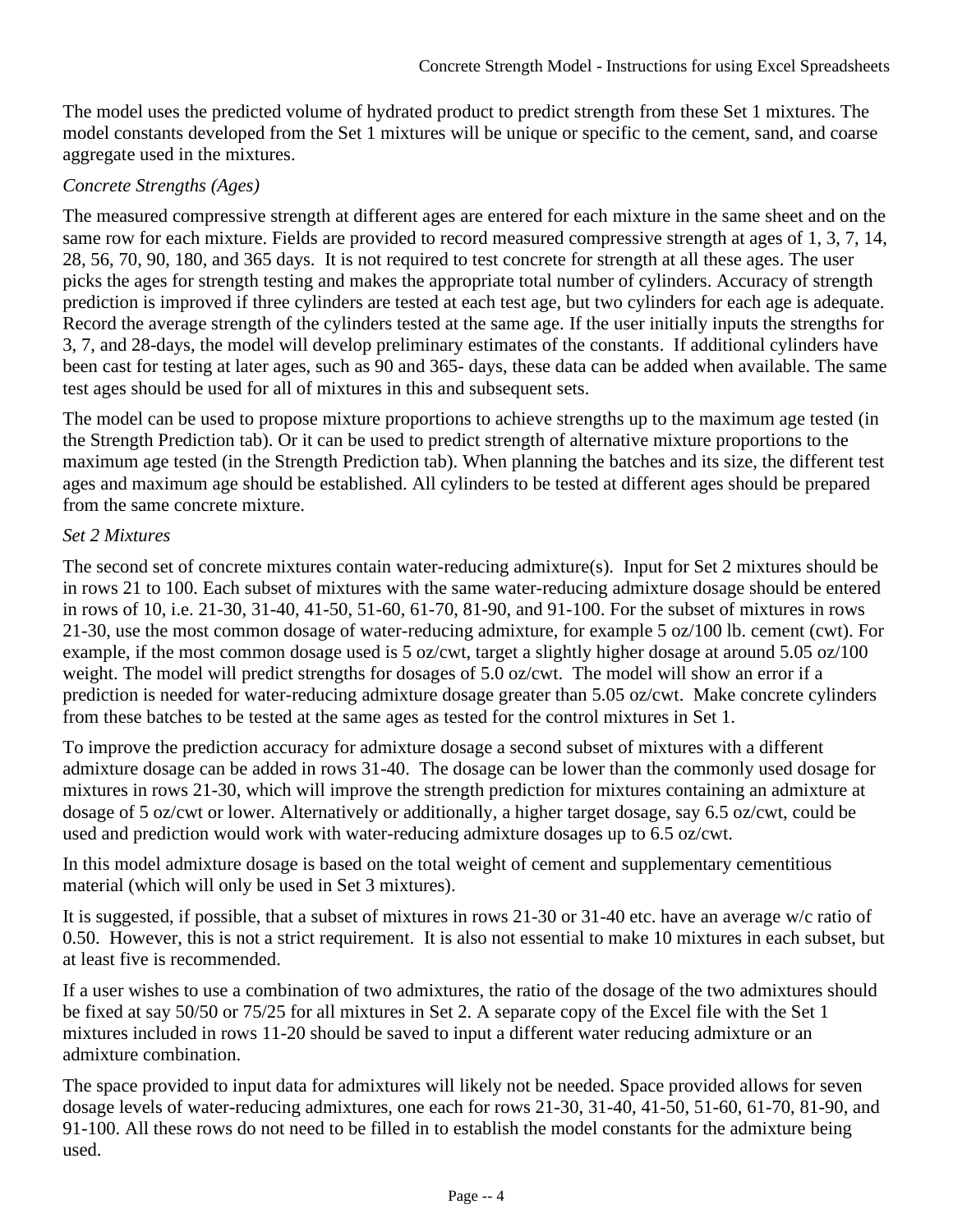### *Set 3 Mixtures*

The third set of concrete mixtures to be input in rows  $101 - 200$  should contain a supplementary cementitious material, such as fly ash or slag cement. Each subset in Set 3 should contain the same percentage of SCM by weight of cementitious material. Each subset with the same percentage of SCM should be input in sets of 10 rows: 101-110, 111-120, 121-130, 131-140, 141-150, 151-160, 161-170, 171-180, 181-190, and 191-200. Similar to concrete mixtures with water reducing admixture, the most common percentage of SCM should be input in rows 101-110, for example concrete mixtures with 20% fly ash. The user should target trial batches with quantity of SCM marginally greater than the target quantity, for example use 20.5% fly ash if the target quantity is 20%.

If a user wants to add use 50% SCM (use 50.5%) prepare these mixtures and input the data in rows 111-120. The model will calculate constants for SCMs for 0% replacement up to the maximum percentage used. In the first case the model determines a constant for 0 up to 20.5% (SCM mixtures in rows  $101 - 110$ ); in the second case for SCM content between 0% and 50.5%. Space is provided for 10 different percentages of SCM. For example, 10%, 20%, 30%, 40% SCM can be input in first four subset rows. If the user wishes to add percentages not previously used, for example 17%, these mixtures can be added in the next available spaces. It is recommended to prepare at least five mixtures for each percentage SCM for the model to accurately determine the SCM constant. These mixtures in Set 3 may or may not contain a water-reducing admixture. For the least variability with using a water-reducing admixture, use the same dosage per 100 weight of total cementitious for each of set of fly ash mixtures, if possible. If possible, for each group of mixtures the varied w/cm ratios used should average to 0.50.

For a different SCM or combinations of SCMs, such as slag cement and fly ash in the same mixture, save the file with the control mixtures in Sets 1 and 2 as a separate file to input the data for these mixtures. The ratio of the SCMs used in these combination mixtures should remain the same, such as 50/50 or 75/25 for the set of mixtures.

### *Changing Cement or Aggregate*

Create a new model with a new file if a different cement or different set of aggregates is used.

### *Predicting Strength*

The "Strength Prediction" tab can be used after information of Trial Batches has been input for all three sets of mixtures. There are two options:

Part 1: The user will first enter a mixture with the quantities of each material in Column "B" and the specific gravity of materials in Column "C". The user will suggest a chemical admixture dosage and percentage of SCM. The mix design and the WRA dosage and SCM contents should be within the range used for the trial batch mixtures for calibrating the model. The model will predict the strength for the mixture entered in Row 22.

Part 2: The user can enter a strength level in Row 28 and the model will suggest mixture proportions to produce that strength using the same coarse aggregate content, water-reducing admixture dosage, SCM percentage, and air content as input in Part 1. The fields in Part 1 have to be input for Part 2 to work.

#### *Caveat*

Strength Predictions are based on the accuracy of mixture proportions used and of strength data generated from the trial batches. Errors in a trial batch, even small ones like a small change in air content will result in a small prediction error. Prediction error increases with each material added. For example, the prediction error increases with an increase in entrained air, addition of an admixture, or with the addition of an SCM. The goal is to minimize the error in each trial batch. Increasing the number of trial batches will improve the prediction and decrease the prediction error resulting from an error in single trial batch for a set of materials.